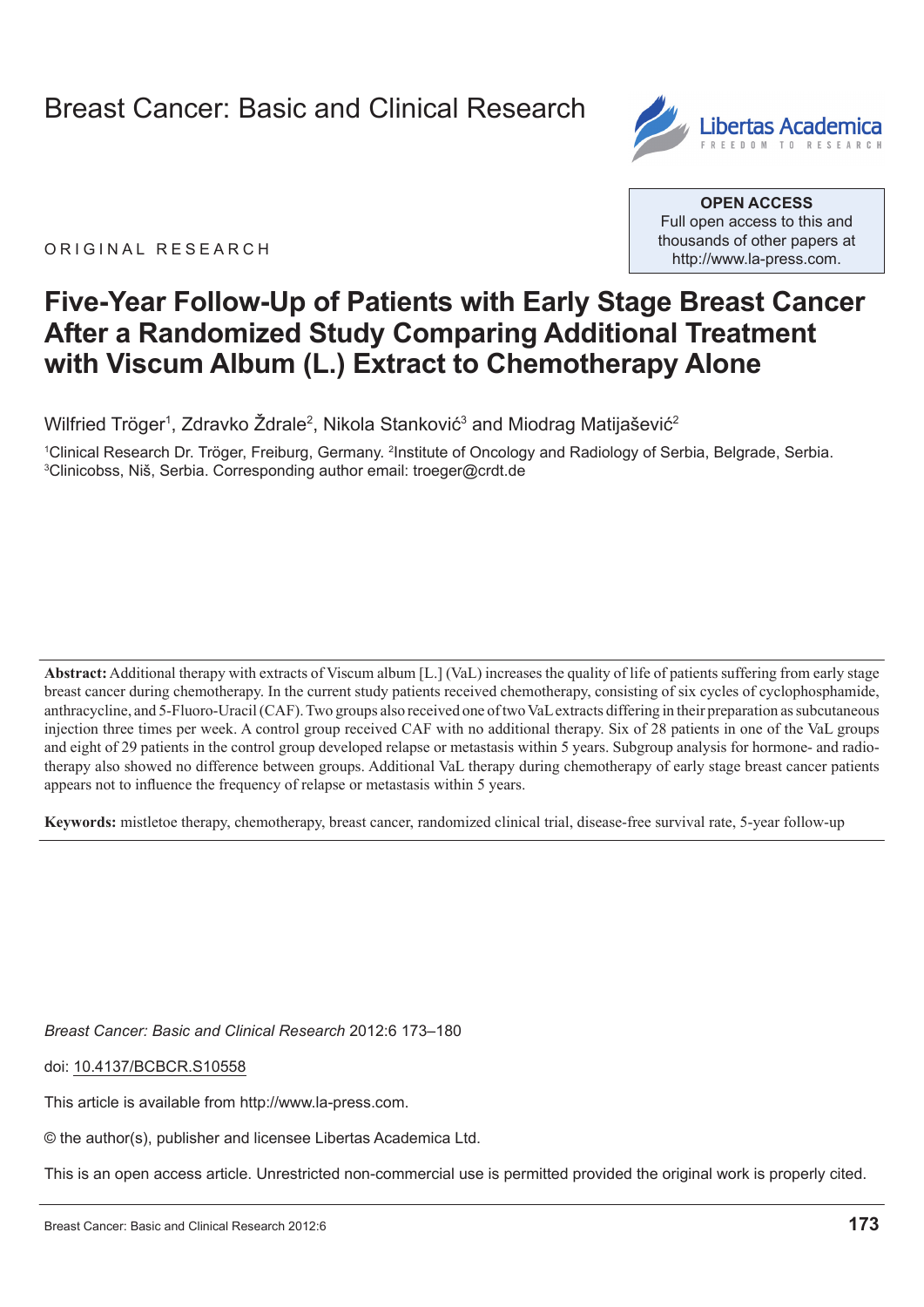### **Introduction Background**

Viscum album[L.] (VaL) extracts are widely used in cancer therapy in central Europe. In general, VaL is administered during and after conventional therapies like surgery, chemo-, hormone-, or radiotherapy and lasts for several years. Clinical evidence suggests that VaL influences the immune system $<sup>1</sup>$  and increases</sup> quality of life.<sup>2</sup> Recently, a randomized trial examining VaL showed a significant and relevant prolongation of overall survival in late-stage pancreatic cancer patients compared to untreated controls.3 Therefore, VaL is claimed to be used in both adjuvant and palliative situations of cancer therapy.

Patients with early stage breast cancer regularly undergo chemotherapy after surgery in order to prevent relapse and metastasis. Often, the combination of cyclophosphamide, anthracycline, and 5-fluorouracil (CAF) is used. The side effects of these chemotherapies include nausea, emesis, pain, and fatigue. Fatigue is regarded as one of the major concerns for patients with cancer<sup>4</sup> and is related to reduced activity, depression, anxiety, and mood disorders.<sup>5,6</sup> Subcutaneous injection of VaL additionally applied to chemotherapy is regularly used to decrease chemotherapy side effects (e.g. neutropenia) and to increase the quality of life, and has been examined in twelve randomized clinical trials.<sup>7-18</sup> Theoretically, higher quality of life and less neutropenia of patients receiving additional VaL therapy to chemotherapy may lead to the assumption that VaL reduces the toxicity (and with this, the efficacy) of chemotherapeutics. Although VaL increases the cytotoxicity of chemotherapy on malignant cells,19 additional VaL therapy is still under discussion. A clinical evaluation is overdue.

VaL therapy is traditionally continued after chemotherapy for several years in order to prevent relapses and metastases. Therefore, no documentation of relapse and metastasis exists that reports long-term results of the use of VaL limited to the duration of chemotherapy.

In a prospective randomized clinical trial, 95 patients suffering from early stage breast cancer were randomized into three groups.<sup>17</sup> All three groups received chemotherapy consisting of six cycles of CAF. Two of the three groups received one of two VaL extracts from two different manufacturers in addi-



tion to the chemotherapy. Here we report the results of one of the VaL groups compared to the control group. Results of the other VaL group compared to the control group will be published elsewhere. The patients did not continue VaL therapy after the end of chemotherapy. The aim of the study was to show the impact of VaL therapy in addition to chemotherapy on quality of life, as assessed by the European Organization for Research and Treatment of Cancer Quality of Life Questionnaire (EORTC-QLQ-C30), as well as its impact on the frequency of neutropenia. In one of the groups treated with VaL extract, all 15 scores of the EORTC-QLQ-C30 showed better quality of life in the VaL group as compared to the control group. In 12 scores the differences were significant  $(P < 0.02)$ , with nine scores showing a clinically relevant and significant difference of at least 5 points.<sup>17</sup> Neutropenia occurred in 3/30 VaL patients and in 8/31 control patients  $(P = 0.182)$ . None of the patients received VaL therapy after the end of chemotherapy, but some patients in both groups began hormone therapy or underwent radiotherapy. In this non-interventional 5-year follow-up, the frequency of relapses and metastases of all patients was documented.

### **Methods**

#### **Objectives**

The objective of this 5-year follow-up study is to analyze whether VaL therapy in addition to chemotherapy has an influence on the median disease-free survival time as well as the total frequency of relapses and metastases in patients with early stage breast cancer.

### Design

This is a prospective non-interventional follow-up study of two patient groups after participation in a randomized clinical trial. None of the patients received VaL extract after the end of the chemotherapy. Ethical approval was obtained from Institute for Oncology and Radiology of Serbia. All patients provided written informed consent before commencing participation.

### **Participants**

Breast cancer patients in stages  $T_{1-3}N_{0-2}M_0$  treated at the Institute of Oncology and Radiology, National Cancer Research Centre of Serbia in Belgrade who received six consecutive cycles of CAF after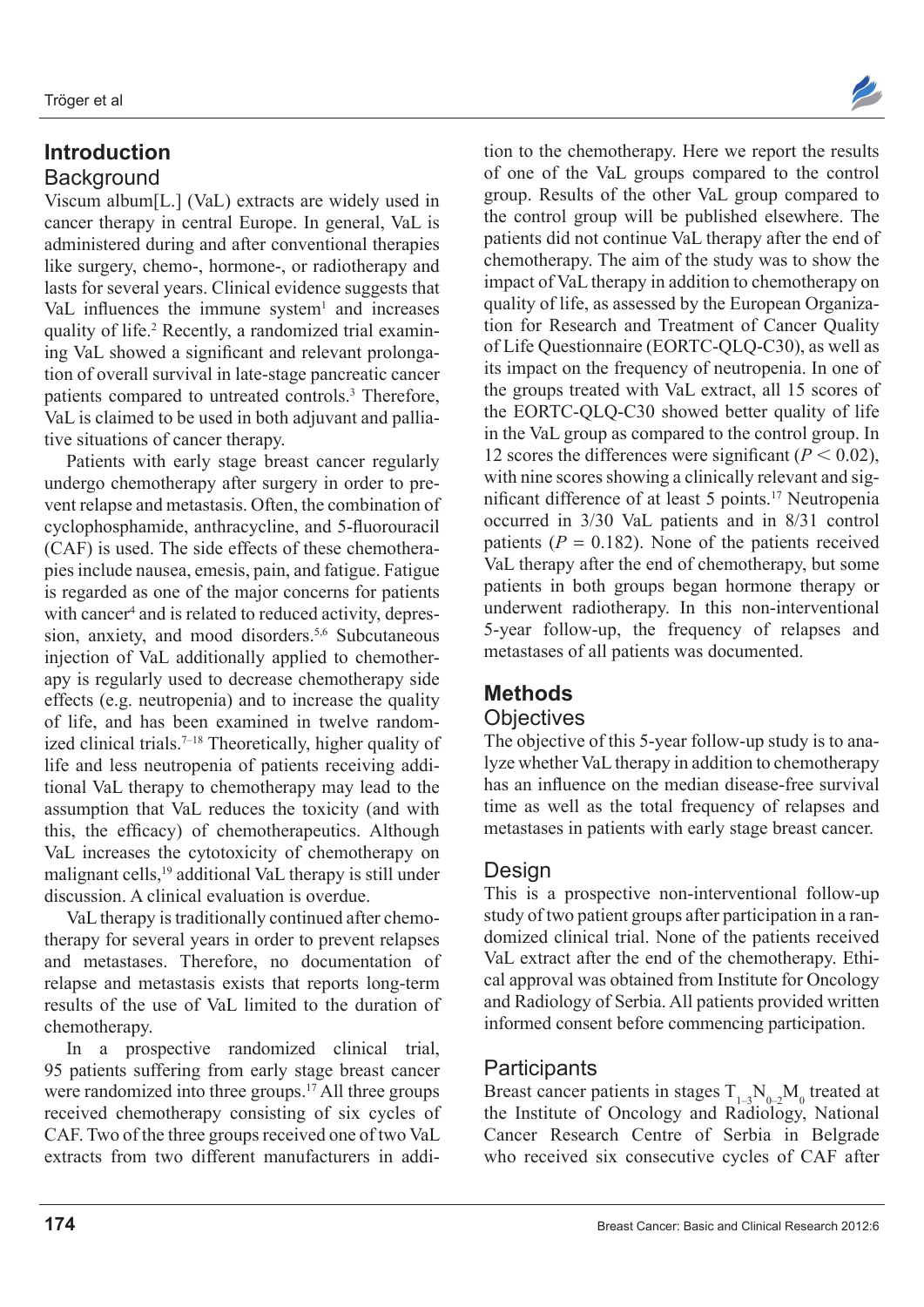

surgery were included. For participation in the long term follow-up, the following inclusion criteria were obligatory: patients should have had 6 cycles of chemotherapy, should definitively not have had metastases before the chemotherapy began, and should not have refused to participate in the study. Two patients in the VaL group had an unknown metastatic status  $(M = x)$  before the chemotherapy began, and one patient in the control group did not give her consent for continued participation. Therefore, we included 28 of 30 patients of the VaL group and 29 of 30 patients of the control group in this analysis (see Fig. 1). The follow-up began in June 2006 and ended in May 2012.

#### **Interventions**

All patients have had CAF therapy administered in six cycles with a three-week interval between each cycle. The applied dose intensities (DI) of cyclophosphamide, Adriamycin, and 5-FU (DI in mean mg/m² per



Figure 1. Flow chart according to CONSORT.

**Abbreviation:** CAF, cyclophosphamide/adriamycin/5-fluorouracil.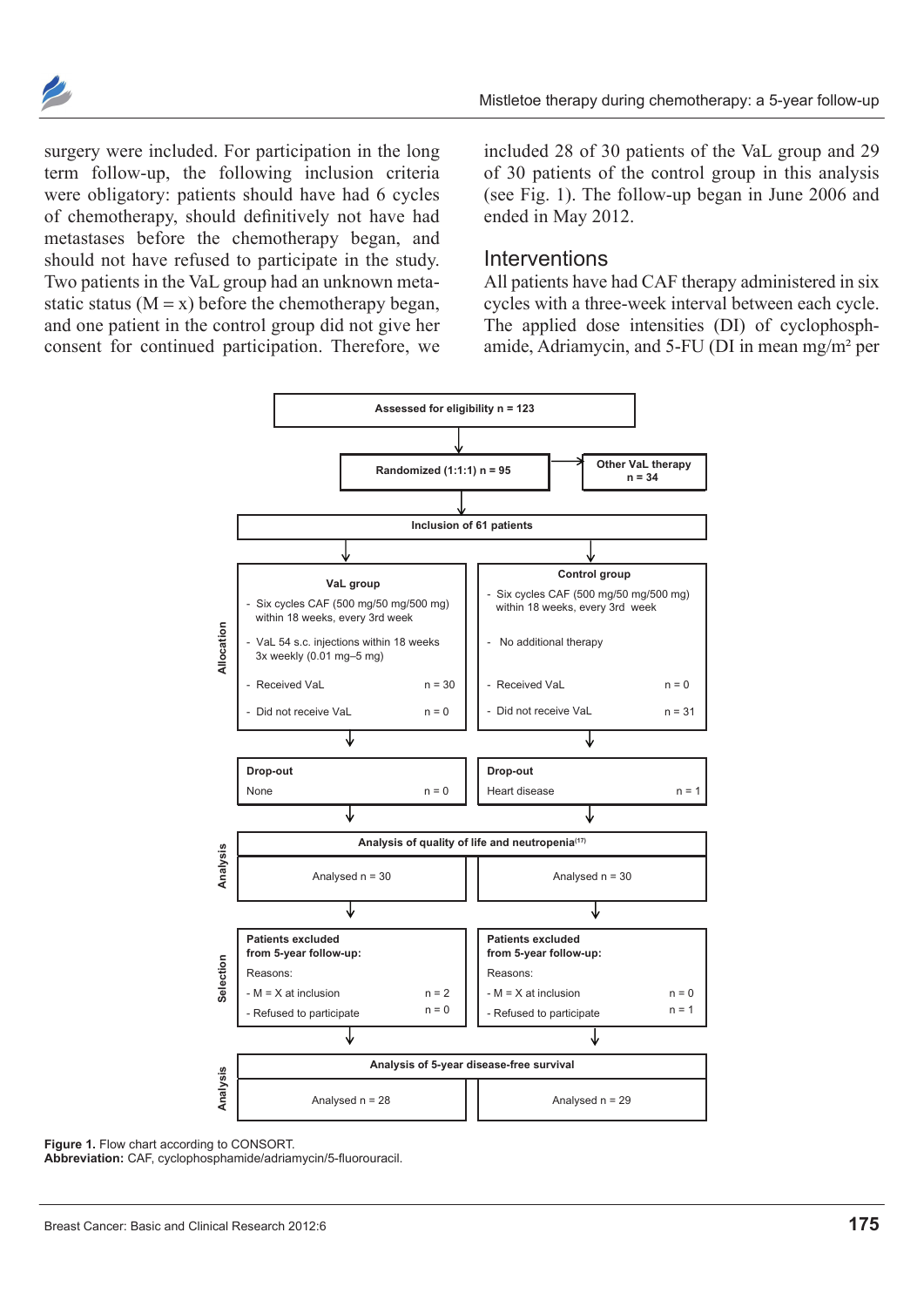

week, $\pm$ standard deviation) were  $160.5\pm5.6$ ,  $16.1\pm0.6$ , and  $160.5 \pm 5.6$ , respectively, in the VaL group and  $159.4 \pm 7.3$ ,  $15.9 \pm 0.7$ , and  $159.4 \pm 7.3$ , respectively, in the control group. The results correspond to 98% of planned DI in the VaL group and 97% of planned DI in the control group. No other antineoplastic or immunomodulating therapies were applied during chemotherapy. All patients received antiemetic therapy with a single dose of ondansetron chloride 8 mg, dexamethasone 8 mg, and ranitidine 50 mg, respectively, administered prior to each CAF cycle.

Patients randomly allocated to additional therapy with VaL received Iscador®M special, a fermented aqueous extract of VaL from apple tree (ratio of plant to extract = 1:5), manufactured by Weleda AG, Schwäbisch Gmünd, Germany. VaL comes in 1 mL ampoules for injection and each ampoule contains the fermented extract of 0.01, 0.1, 1, 2, or 5 mg of fresh extract of VaL, respectively, in isotonic saline solution. VaL was administered by subcutaneous injections of 1 mL into the upper abdominal region three times per week (e.g. Monday, Wednesday, Friday). The patients in the VaL group were instructed to inject themselves subcutaneously. The dosage of VaL was increased stepwise:  $2 \times 0.01$  mg,  $2 \times 0.1$  mg,  $11 \times 1$  mg,  $8 \times 2$  mg, remaining doses 5 mg. An average of  $53.8 \pm 2.6$  injections with altogether  $174.0 \pm 26.6$  mg of VaL per patient were administered in the VaL group.

The control group did not receive additional VaL therapy to chemotherapy.

#### **Outcomes**

Occurrence of relapse and/or metastasis was documented annually up to 5 years during the prescribed routine follow-up visits of the study centre. The results were documented in case report forms designed for this study. A deviation of  $\pm 2$  months was tolerated for the annual visits. The follow-up for an individual patient ended with the occurrence of a relapse or a metastasis.

#### Statistical methods

Statistical analysis (StatExact V9.0, WinStat V2012.1) included all participating patients. All results are of exploratory nature and may serve for hypothesis building or sample size calculation. The Mann-Whitney test, Fisher's exact test, Kruskal-

Wallis test, and *t*-test were used to check the balance of demographic and clinical baseline characteristics as well as for the therapies after chemotherapy. The disease-free survival curves were calculated by the Kaplan-Meier method and compared between study groups using a log-rank test (Cox-Mantel).

## **Results**

### Baseline and treatment data

The baseline data of the two groups are well balanced (Table 1).

After chemotherapy and VaL therapy ended, patients underwent other therapies, which may have influenced the disease-free survival rate. Therefore, other therapies were documented in both groups. The most frequent therapies were adjuvant radiotherapy  $(n = 37)$  and anti-hormonal therapy (tamoxifen;  $n = 32$ ; Table 2). Both therapies were well balanced between the study groups and have been analyzed as separate subgroups (Figs. 3 and 4). Other therapies were trastuzumab  $(n = 4)$ , goserelin (n = 2), docetaxel (n = 1), and letrozole (n = 1; Table 2). The latter therapies in total were also well balanced between the groups, but their frequency of application was too small to represent subgroups for an analysis.

### Disease-free survival

The median disease-free survival time could not be calculated, because the highest probability for relapse or metastasis in 5 years was 28%. The disease-free 5-year survival rates were 6/28 and 8/29 patients in the VaL and the control groups, respectively (Fig. 2). The difference was not statistically significant  $(P = 0.551$ ; Cox-Mantel log-rank test).

The subgroup analysis of patients undergoing radiotherapy yielded  $4/19$  and  $3/18$  patients in the VaL and the control group, respectively (Fig. 3); the subgroup analyses of patients with anti-hormonal therapy yielded 4/18 and 4/14 patients in the VaL and control group, respectively (Fig. 4). None of the differences were statistically significant (Fisher's exact test  $P = 0.792$  and  $P = 0.659$ , respectively).

### **Discussion**

No studies have examined the impact of medicaments like analgesics, antiemetics, antibiotics or VaL routinely used in parallel to chemotherapy, taking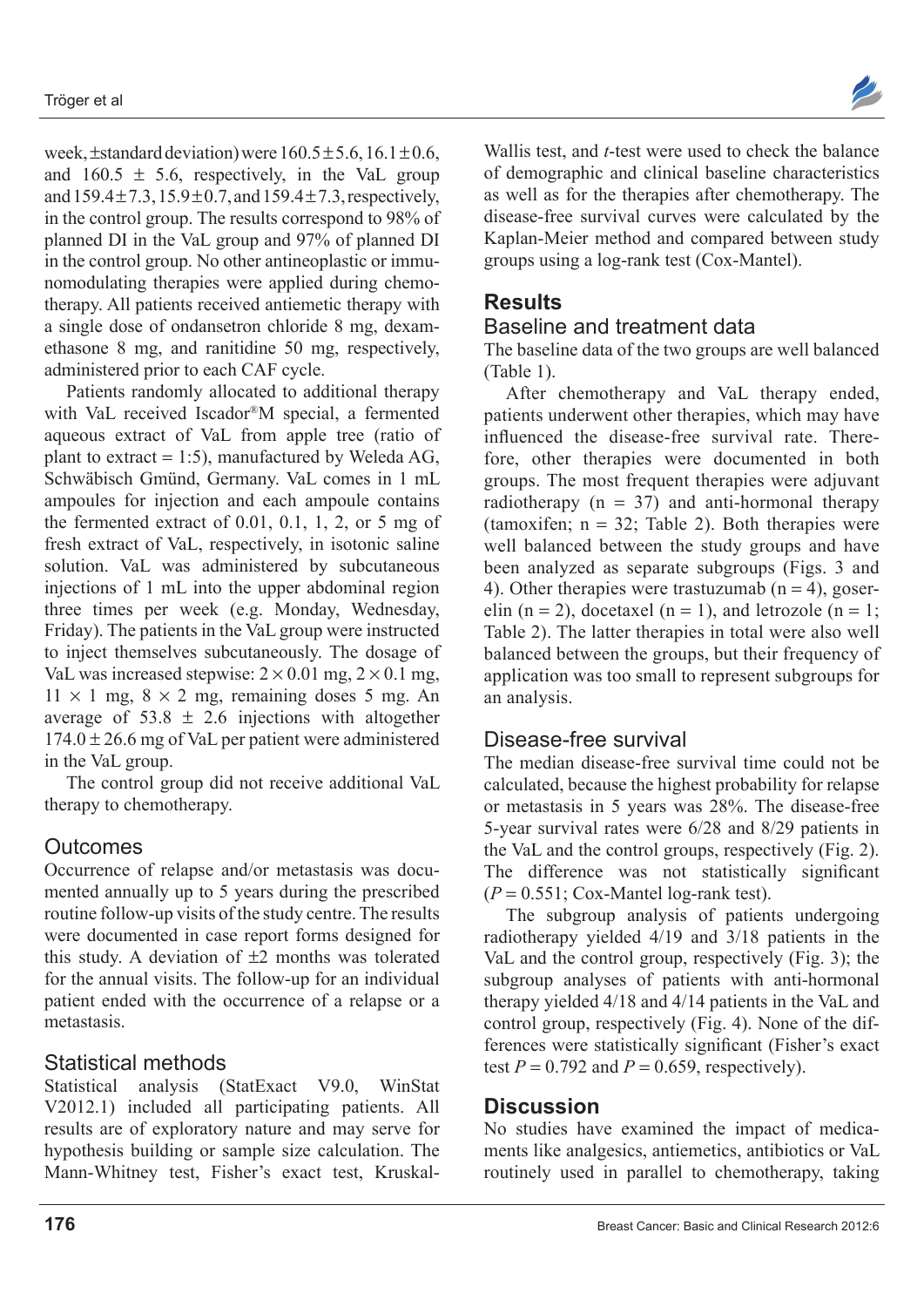

#### **Table 1.** Baseline status.

|                              | Group          |                  | P values         |  |
|------------------------------|----------------|------------------|------------------|--|
|                              | VaL $n = 28$   | Control $n = 29$ |                  |  |
| Age at inclusion             |                |                  |                  |  |
| N patients                   | 28 (100%)      | 29 (100%)        |                  |  |
| Median                       | 47.5           | 52.9             | $P(MWT) = 0.175$ |  |
| Range                        | 35 to 61.6     | 32.5 to 66.8     |                  |  |
| Mean $\pm$ SD                | $49.0 \pm 7.8$ | $51.8 \pm 7.8$   | $P(TT) = 0.169$  |  |
| BMI                          |                |                  |                  |  |
| N patients                   | 28 (100%)      | 29 (100%)        |                  |  |
| Median                       | 26.0           | 25.6             | $P(MWT) = 0.444$ |  |
| Range                        | 18.9 to 52.1   | 18.7 to 33.4     |                  |  |
| Mean $\pm$ SD                | $27.0 \pm 6.3$ | $25.5 \pm 4.7$   | $P(TT) = 0.316$  |  |
| Karnofsky                    |                |                  | $P(FET) = 1.000$ |  |
| 100                          | 28 (100%)      | 29 (100%)        |                  |  |
| Stage (UICC)                 |                |                  | $P(KWT) = 0.990$ |  |
|                              | 2(7%)          | 4(14%)           |                  |  |
| $\mathbf{I}$                 | 25 (89%)       | 22 (76%)         |                  |  |
| $\mathbf{III}$               | 1(4%)          | $3(10\%)$        |                  |  |
| Tumour classification T      |                |                  | $P(KWT) = 0.594$ |  |
| 1                            | 6(21%)         | 9(31%)           |                  |  |
| $\overline{\mathbf{c}}$      | 20 (71%)       | 17 (59%)         |                  |  |
| 3                            | 1(4%)          | 2(7%)            |                  |  |
| $\times$                     | 1(4%)          | 1(3%)            |                  |  |
| Positive lymph nodes N       |                |                  | $P(KWT) = 0.200$ |  |
| 0                            | 10 (36%)       | 16 (55%)         |                  |  |
| 1                            | 18 (64%)       | 12 (41%)         |                  |  |
| $\overline{2}$               | $0(0\%)$       | 1(3%)            |                  |  |
| Metastasis M                 |                |                  | $P(FET) = 1.000$ |  |
| 0                            | 28 (100%)      | 29 (100%)        |                  |  |
| Tumour grade G               |                |                  | $P(KWT) = 1.000$ |  |
| 1                            | $0(0\%)$       | $0(0\%)$         |                  |  |
| $\mathbf 2$                  | 24 (86%)       | 24 (83%)         |                  |  |
| 3                            | 4(14%)         | 5(17%)           |                  |  |
| LN taken out                 |                |                  | $P(MWT) = 0.762$ |  |
| Median                       | 15             | 15               |                  |  |
| Range                        | 5 to 22        | 8 to 32          |                  |  |
| N patients                   | 28 (100%)      | 29 (100%)        |                  |  |
| LN affected                  |                |                  | $P(MWT) = 0.641$ |  |
| Median                       | 1              | 1                |                  |  |
| Range                        | $0$ to $8$     | $0$ to $8$       |                  |  |
| N patients                   | 28 (100%)      | 29 (100%)        |                  |  |
| Menopausal status            |                |                  | $P(FET) = 0.407$ |  |
| Pre                          | 15 (54%)       | 11 (38%)         |                  |  |
| Peri                         | 2(7%)          | 1(3%)            |                  |  |
| Post                         | 11 (39%)       | 17 (59%)         |                  |  |
| Receptor status oestrogen    |                |                  | $P(FET) = 0.545$ |  |
| $\qquad \qquad +$            | 19 (68%)       | 16 (55%)         |                  |  |
|                              | 7(25%)         | 11 (38%)         |                  |  |
| n.d.                         | 2(7%)          | 2(7%)            |                  |  |
| Receptor status progesterone |                |                  | $P(FET) = 1.000$ |  |
|                              | 17 (61%)       | 18 (62%)         |                  |  |
| $^{+}$                       | 9(32%)         |                  |                  |  |
|                              |                | 9(31%)           |                  |  |
| n.d.                         | 2(7%)          | 2(7%)            |                  |  |

**Abbreviations:** MWT, Mann-Whitney-test; TT, t-test; FeT, Fisher's exact test, KWT, Kruskal-Wallis-test.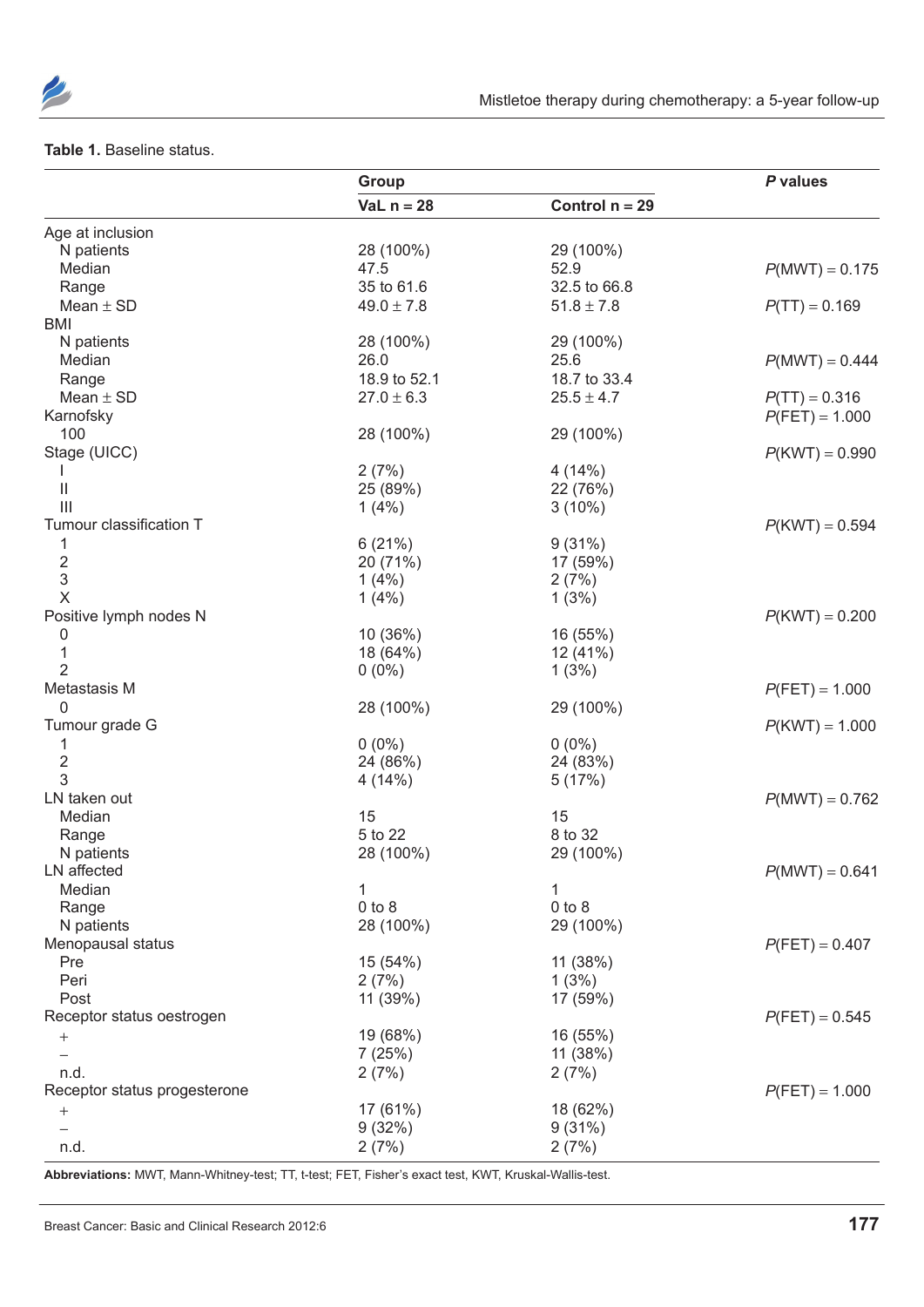

|  |  |  |  | Table 2. Therapies after chemotherapy (CAF). |  |  |
|--|--|--|--|----------------------------------------------|--|--|
|--|--|--|--|----------------------------------------------|--|--|

|                                  | Group                  |                     | P values         |  |
|----------------------------------|------------------------|---------------------|------------------|--|
|                                  | <b>VaL</b><br>$n = 28$ | Control<br>$n = 29$ |                  |  |
| Radiotherapy                     |                        |                     | $P(FET) = 0.783$ |  |
| Radiotherapy<br>$(50$ Gray)      | 19 (68%)               | 18 (62%)            |                  |  |
| <b>None</b>                      | 9(31%)                 | 11 (39%)            |                  |  |
| Tamoxifen                        |                        |                     | $P(FET) = 0.289$ |  |
| Tamoxifen<br>$(20 \text{ mg/d})$ | 18 (64%)               | 14 (48%)            |                  |  |
| <b>None</b>                      | 10 (36%)               | 15 (52%)            |                  |  |
| Other therapies                  |                        |                     | $P(FET) = 0.730$ |  |
| Other<br>therapies               | 5(18%)                 | 4(14%)              |                  |  |
| None                             | 23 (82%)               | 25 (86%)            |                  |  |

**Abbreviation: FFT Fisher's exact test.** 

relapse and metastasis into consideration. In the case of VaL, patients reported an increase in quality of life, and a reduction of neutropenia was detected during the additional use of VaL during chemotherapy. Therefore, it may be assumed that the reduction of the clinical toxicity of the chemotherapy also leads to a reduction of its efficacy. In this study the additional VaL therapy during chemotherapy of patients with early stage breast cancer did not affect the 5-year



**Figure 3.** Disease-free interval of patients receiving radiotherapy.

disease-free survival rate compared to a control group receiving chemotherapy alone, and also yielded no indication that subsequently started therapies were influenced in any way. Moreover, the clinical benefit of additional VaL therapy during chemotherapy may prevent patients from dropping out or delaying



**Figure 2.** Disease-free interval of all patients.



**Figure 4.** Disease-free interval of patients receiving tamoxifen.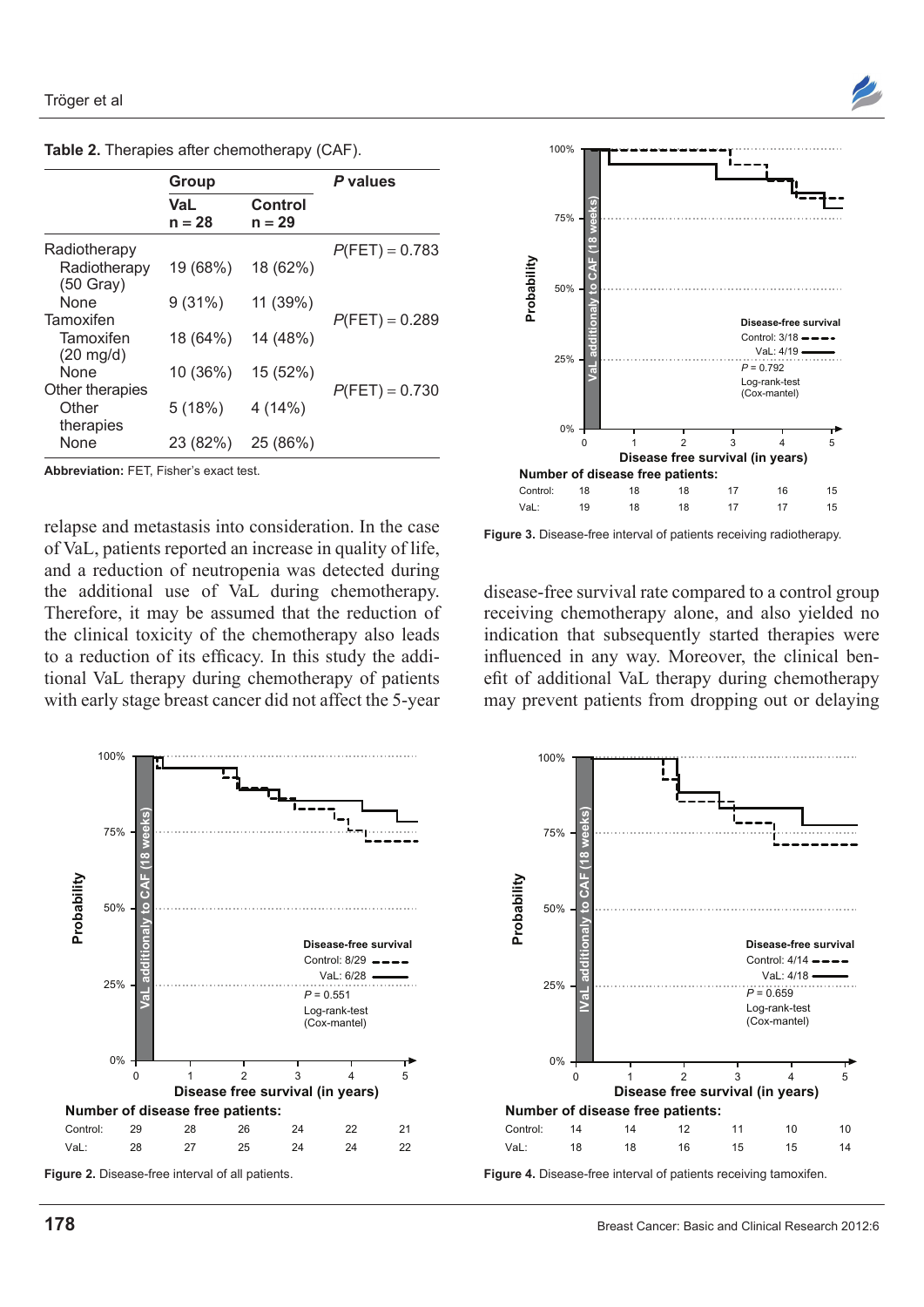| Table 3. Outcomes of patients with different relevant prog- |
|-------------------------------------------------------------|
| nosis factors.                                              |

| <b>Prognostic factor</b>                  | <b>Number of patients</b><br>with events<br>Group |         |  |
|-------------------------------------------|---------------------------------------------------|---------|--|
|                                           |                                                   |         |  |
|                                           | VaL                                               | Control |  |
| $UICC = 3$                                |                                                   |         |  |
| $T(TNMG) = 3$                             |                                                   |         |  |
| N(TNMG) > 0                               |                                                   |         |  |
| $G(TNMG) = 3$                             |                                                   |         |  |
| Receptor status<br>$oestrogen = negative$ |                                                   |         |  |

chemotherapy cycles. Speculations about a possible negative impact of additional VaL therapy on the efficacy of the chemotherapy are not founded. On the contrary: VaL increases the cytotoxicity of chemotherapeutics if added in cell culture assays; VaL and chemotherapeutics have been used with good results since decades and this prospective study shows no disadvantages of the additional use of VaL to chemotherapy during a 5-year follow-up regarding relapses and metastases.

A strength of this study is that VaL treatment only occurs for the duration of chemotherapy. Because of this strength, results cannot be biased by a continuation of VaL therapy, which may have had a further impact on the disease free survival rate.

The low sample size used in this study limits its generalizability, and calls for confirmation using larger clinical trials. A statistical confirmation of noninferiority for combined VaL/chemotherapy compared to chemotherapy alone would require about 1,000 patients per group.20

The results suggest that there is a small advantage from VaL therapy in the number of disease-free patients after five years. This advantage may be due to a slight prognostic advantage for the patients in the VaL group regarding age, frequency of UICC (III,  $T = 3$ ,  $N > 0$ ,  $G = 3$ ), and receptor status (oestrogen = negative). As no differences in the frequency of relapse and metastasis occurred in both groups regarding these factors, therefore, only the difference in age (2.8 years) may have influenced results (Table 3).

The study results support the use of VaL therapy in addition to chemotherapy, in contrast to objections against this type of treatment. Further research on drug combinations should be conducted.

### **conclusion**

VaL therapy in addition to chemotherapy increases the quality of life of patients with early stage breast cancer and may prevent neutropenia. In the current study no negative influence of additional Val therapy on the effectiveness of chemotherapy of patients with early stage breast cancer was detected, referring to the frequency of relapse or metastasis within 5 years.

#### **Acknowledgements**

We like to thank the participating patients and the study nurse Z. Ranđeljović.

#### **Funding**

The study was financially supported by the Society for Cancer Research, Arlesheim, Switzerland.

### **Author contributions**

MM and ZZ were investigators. NS carried out the monitoring and quality assurance, WT was the principal author of the paper, wrote the study protocol, coordinated the study, had full access to all data, and is guarantor. All authors read and approved the final manuscript.

#### **competing Interests**

Author(s) disclose no potential conflicts of interest.

#### **ethics**

The sponsor had no influence on study design, planning, conduct or analysis. Besides the approval of the Ethics Committee of the National Cancer Research Center of Serbia without modifications (No. 16-05 dated: 3rd October 2005) no further decision was necessary for this non-interventional observation study.

#### **References**

- 1. Büssing A. Immune modulation using mistletoe (Viscum album L.) extracts Iscador. *Arzneimittelforschung.* 2006;56(6A):508–15.
- 2. Kienle GS, Kiene H. Influence of Viscum Album L. (European Mistletoe) extracts on quality of life in cancer patients: a systematic review of controlled clinical studies. *Integr Cancer Ther*. 2010;9(2):142–57.
- 3. Galun D, Tröger W, Reif M, Schumann A, Stankovic N, Milicevic M. Mistletoe extract therapy versus no antineoplastic therapy in patients with locally advanced or metastatic pancreatic cancer: a randomized clinical phase III trial on overall survival. *Annals of Oncology.* 2012;23(Suppl 9): ix237.